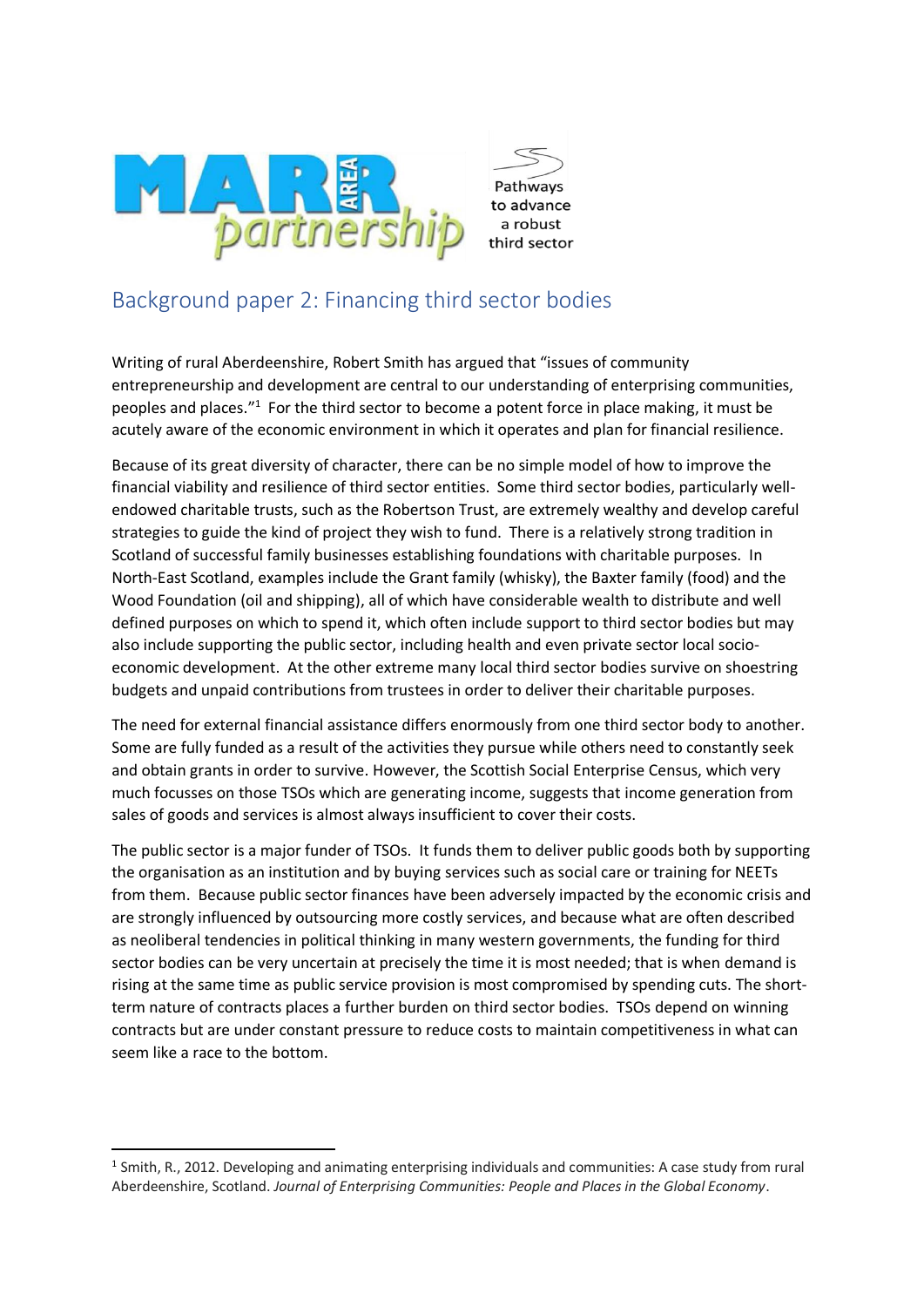# Revenue generation

Third sector bodies use a variety of revenue generating and fund-raising approaches. In this background paper, we explore the diverse ways in which finance can be obtained. Excepting the extremely well-endowed charities that distribute their proceeds to other TSOs, there are five main groups of revenue generating means.

- Gifts, bequests and grants
- Sponsorship
- Crowd sourcing
- Sales and rental income
- Income generation from activities and events

Recent evidence in Scotland from the Social Enterprise Census 2019<sup>2</sup> shows that even in the subset of social enterprises rather than all TSOs, on average only 75% of their revenue comes from trading activities. This means that it is imperative they also look to other sources of revenue. This effort can create cliff edges where the entities existence is threatened, churn of staff, a degree of flexibility in what funds to chase and a degree of deflection from core purpose.

If we are interested in the financial robustness of third sector bodies, we might be interested in how they obtain revenues to cover their operational activities. If we break down the five main groupings into a longer list of possible actions and activities, they might include the following:

- 1. Endowments, bequests and gifts, including creation of charitable foundations and trusts
- 2. Sponsorship (merges with 1. to a degree) e.g. a tree, kit for a sport's club, an event (sponsored walks, cycle rides, duck races, etc)
- 3. Membership, attendance or participation fees and subscriptions
- 4. Drawdown of grants from central and local government to deliver (quasi-) public services
- 5. Asset transfers from public to third sector
- 6. Drawdown of grants from charitable foundations
- 7. Sales of products and services, including event management, concerts, festivals
- 8. Events (jumble sales, cream teas, coffee mornings etc) (a subset of 7)
- 9. Upcycling direct from those offloading products, or via council recycling depots
- 10. Lotteries, hundred clubs, scratch cards, raffles etc. (a subset of 7)
- 11. Rental income: leasing space in community-owned buildings or land for private services (a subset of 7)
- 12. Pro bono or reduced cost activities or services provided by individuals, businesses or other institutions to support third sector bodies
- 13. Volunteer days to get work done (a subset of 10)
- 14. Crowd sourcing of finance normally to deliver specific projects
- 15. Donation web-pages, collection tins and solicited financial contributions
- 16. Collections (of scrap metal, clothes) etc.

It should be recognised that living on the edge with dependence on short term contracts and variable success in grant applications can be extremely stressful for staff who are rarely highly salaried in their work and often work many more hours than those to which they are contractually committed.

<sup>&</sup>lt;sup>2</sup> CE SG and Social Value Lab (2019) Social enterprise census